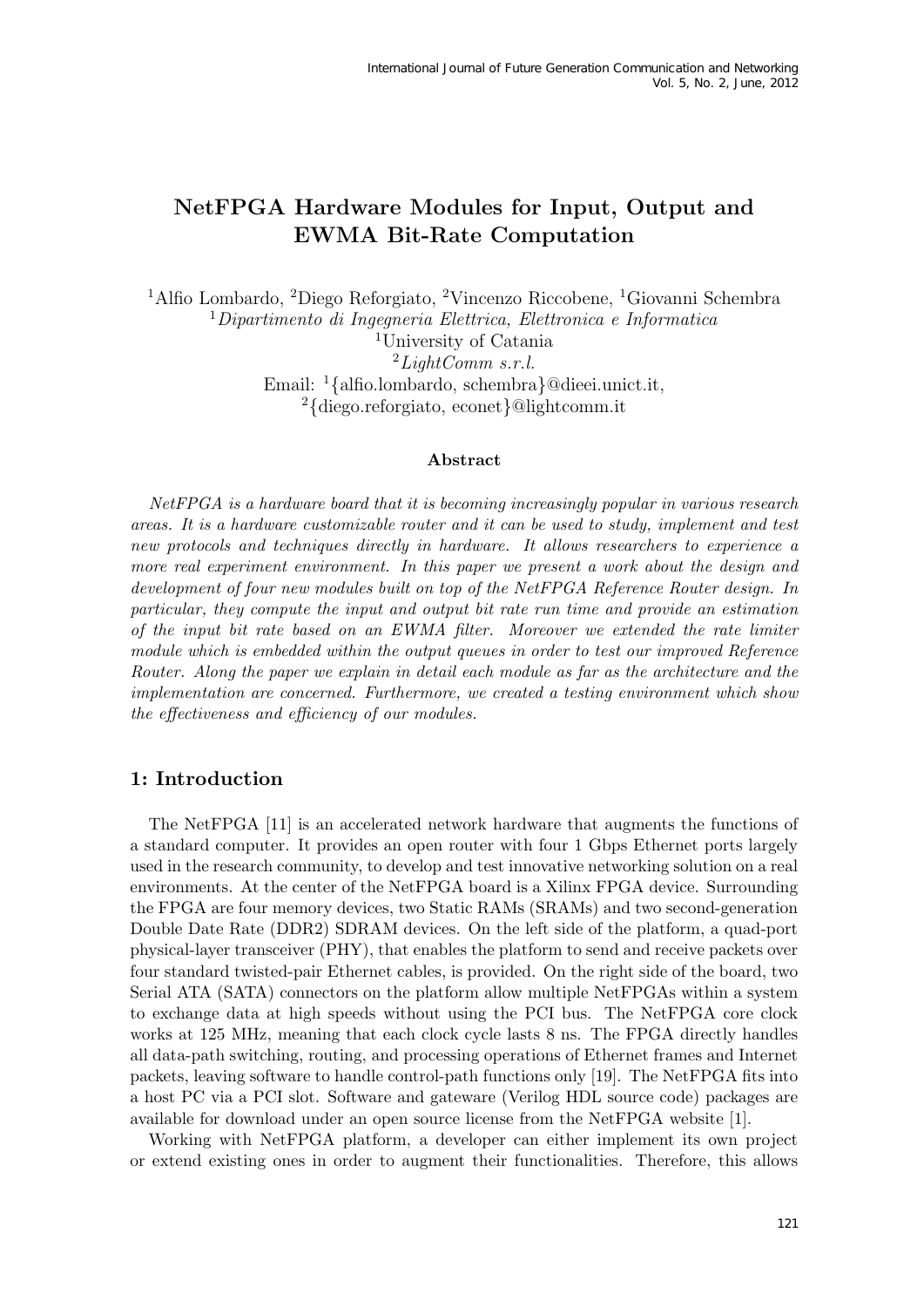jump starting prototypes and quickly building on existing projects already developed in the NetFPGA (see the NetFPGA project page [2]). One of the main NetFPGA projects, the Reference Router [3], is a complete IPv4 router which is able to simultaneously forward packets from all four 1 Gbps interfaces on the NetFPGA card.

The NetFPGA board is programmable using the Verilog language. Each time a new or extended Verilog project is completed, it can be uploaded on the board using appropriate software tools released with the platform. Of course, it is required a communication between the NetFPGA board and the host computer especially if the latter has to show some current results of the board to the user. This is accomplished through the use of the Register System [4], which is a standard set of registers that can be used by hardware and software modules to read and write data and, consequently, to exchange data between them. These registers contain some parameters for general use, typically used in order to control and monitor the platform in almost all aspects. The Register System provides a mechanism for:

- specifying the registers supplied by each module;
- specifying the modules used by each project;
- generating a register map/memory allocation for each project.

Information for each project (eg. name, list of modules, location of modules in memory space) and each module (eg. name, list of registers) is specified in an XML file. The register generation tool, provided within the platform, reads the XML file of the project and the XML files of the included modules, performs memory allocation, and then outputs a set of files with the memory allocation/register map to files for use in Verilog, C, and Perl.

For example, one of these registers (the CPCI CNET CLK SEL REG register) is responsible for the NetFPGA core clock. Its setting allows to switch the NetFPGA core clock from 125 MHz to 62.5 MHz and vice-versa. Registers provide several information about the underlying project loaded into the NetFPGA board. For example, as far as the Reference Router project is concerned, registers provide various information such as the number of bytes or packets received within the input and output queues, the number of dropped packets within the input and the output queues, the number of packet waiting into the input and output queues, etc.

However, important information is still missing within the registers and in order to compute that, one has to carefully change the original design, find the required signals from the Verilog code (it may be needed some hardware computation according to what kind of information is required), and output those in new ad-hoc registers if they need to be read or write from software. For example, one could be interested in the effective input bit rate into the input queues, the effective output bit rate from the output queues, or an estimation of the input bit rate: in fact, a large set of applications may require that kind of information.

As far as the bit rate computation is concerned, it is necessary to read the number of bits received in a certain time window. The number of bytes or packets received to the Reference Router is an information provided within the NetFPGA registers and accessible from the software using C or PERL or bash script commands. However, reading hardware registers from the software takes about 500 µs whereas the board works at 8 ns per cycle. Thus, if we want to accurately compute the input bit rate from software, we would need to read the number of bytes received within the input queues each  $T \mu s$  (with  $T$  much higher than 500 to not incur in errors caused by time delays of software reads).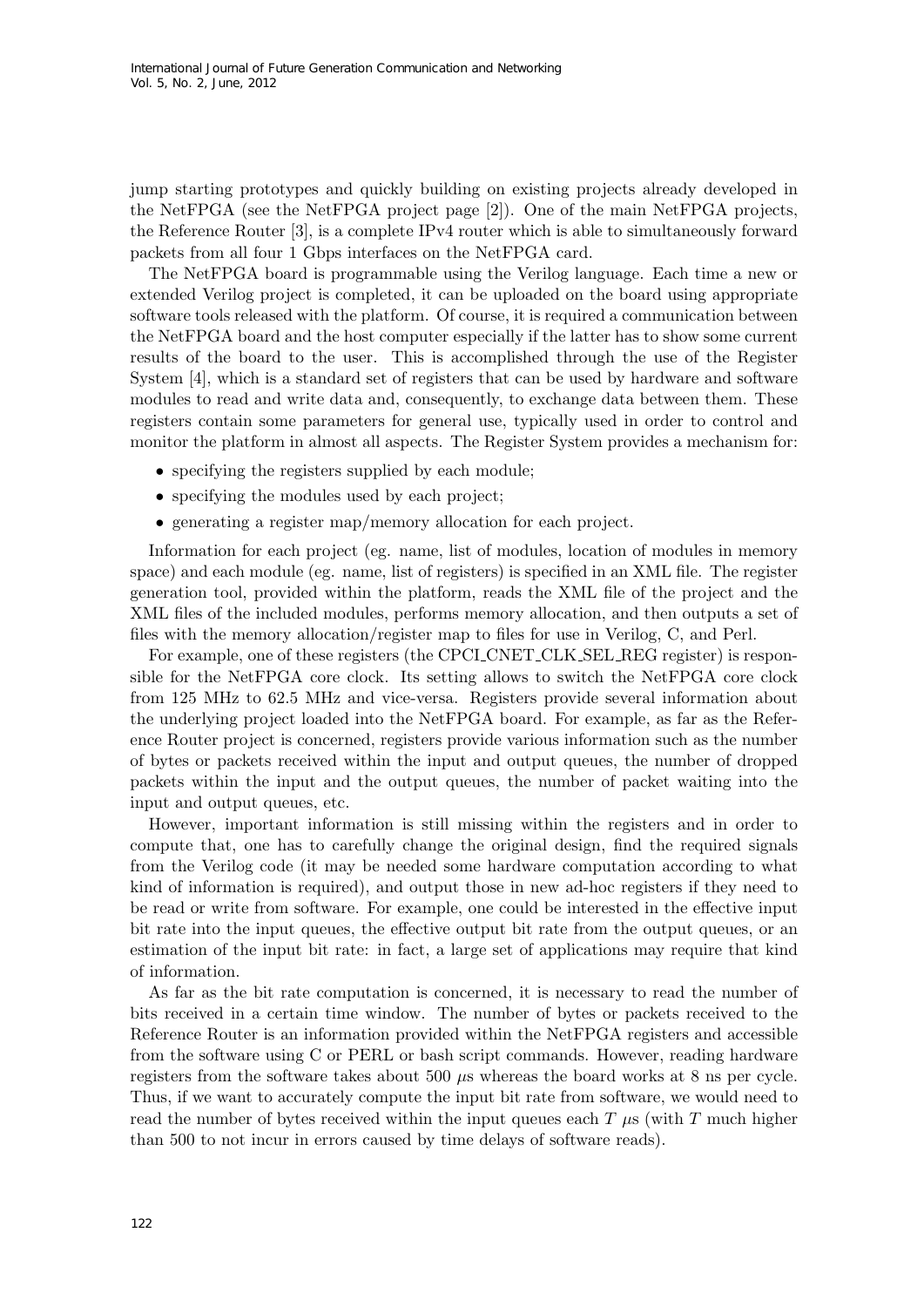Therefore, in order to efficiently and precisely compute the input and output bit rate it is necessary to add some hardware modules to the original Reference Router design. This allows to work in the nanoseconds domain rather than microseconds. These modules handle important signals from the user data path and according to the current clock rate compute efficiently and accurately the input bit rate, the output bit rate and the exponentially weighted moving average input bit rate. Moreover, we have extended the original rate limiter module by adding a more fine-grained limit range for the output bit rate, in order to create the same conditions when a congestion occurs and test our modules accordingly.

In this paper we have built on top of the Reference Router project four Verilog modules which work in parallel with respect to the original pipeline. The four modules are:

- 1. the Input Bit Rate Calculator;
- 2. the Output Bit Rate Calculator;
- 3. the EWMA Bit Rate Calculator.
- 4. an extension of the original rate limiter module.

The first and the second of them are used to compute the current input and output bit rate, whereas the third is used to estimate the input traffic bit rate through an exponentially weighted moving average filter. The forth module is an extension of the original rate limiter module which lies within the Output Queues and it allowed us to test the other modules.

This paper is organized as follows. Section 2 discusses some related works within the NetFPGA platform that have built on top of the Reference Router. Section 3 describes the architecture we have designed as well as the technical details of each implemented module. Section 4 gives the details of the experiments we have carried out, our network topology and how we have tested our modules. Section 5 compares the device utilization of the Reference Router design with that of our modules. Finally, Section 6 ends the paper with conclusions and future directions where we are headed.

#### 2: Related Work

Since its release, the NetFPGA has been enhanced and improved with several modules and standalone projects for different applications. In this section we will briefly list the main and most recent projects that have been created on top of the Reference Router.

In [8] the Reference Router has been augmented for real-time extraction of URLs from packets. This implementation modifies the gateware to filter packets containing a HTTP GET request and sends a copy to the host. Host software is implemented to extract URLs and search terms. The software integrates with a database facility and a GUI for offline display of web-access and search term profiles. On the same topic, authors in [15] proposed a hardware-based HTTP GET flooding detection and defense system, which can protect a given web server farm by filtering out malicious HTTP requests based on the difference of the behavior between normal browsers and bots.

The work done in [21] describes a traffic monitor system implemented on the NetFPGA Reference Router. It allows network packets to be captured and analyzed from up to all four of the Gigabit Ethernet ports. Moreover, a developed graphical user interface shows the traffic of any port. The same authors, in [20], built a system in order to hijack the incoming packets according to rules specified by the user through ad-hoc NetFPGA registers. This means that the authors were able to change any field of any incoming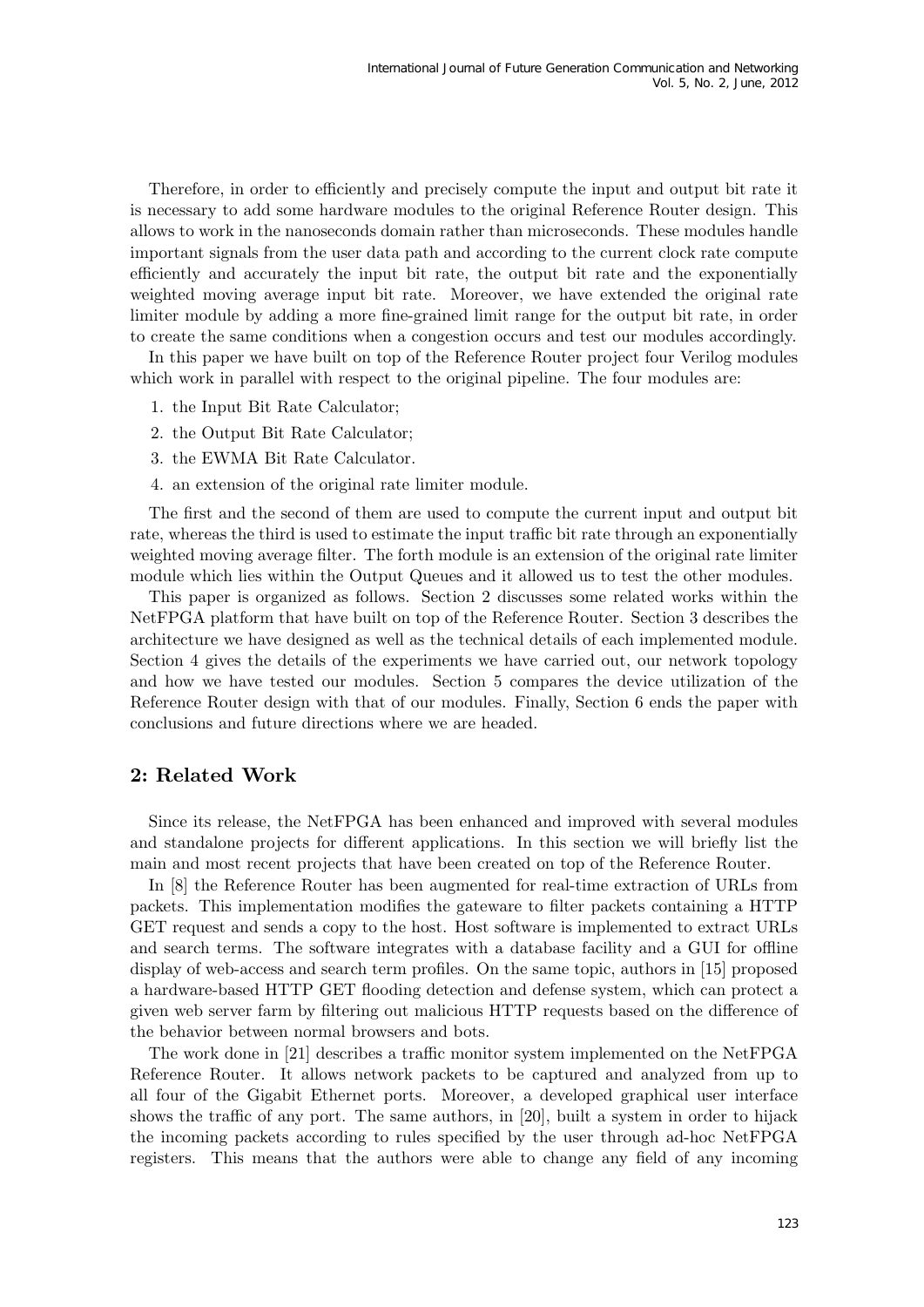packets. Certainly, depending on whether they are changing TCP or IP header fields, they need to recompute the TCP or IP checksum and store them back into the network packets. Their implementation works at user data path level and modifies packet fields if certain conditions defined by the user through NetFPGA registers are satisfied.

In many mission critical real-time networked systems, such as those used in financial institutions, incoming data (such as market feeds) is brought in on redundant links. These links are generally provided by separate providers for maximum redundancy. Although the data on both of these links is expected to be the same, there are delays and packet losses that can be different. In [13] the authors describe a NetFPGA module which can accurately measure these delays to help the institutions to evaluate the quality of service provided to them by their vendors.

Authors in [23] have proposed a light-weight queue management scheme to tackle the problem of bursty traffic. This scheme was called bounded jitter policy and has been evaluated using testbed experiments on NetFPGA. Basically, the Reference Router was changed so that each packet is stored in the SRAM immediately after arrival.

Furthermore, authors in [22] presented an implementation of a Crosspoint-Queued switch output controller on the NetFPGA where the output controller is a part of design that implements functionality of Crosspoint Queued Ethernet switch and it performs a scheduling algorithm on the crosspoint buffers. Round robin algorithm is chosen as a scheduling algorithm. Besides the basic scheduling functions, the output controller performs other functions such as de-segmentation and error detection, which are needed in order to make a device fully functional in the real network environment.

Authors in [14] presented the design and prototype of a hardware implementation of a packet pacing system based on the NetFPGA system. Results showed that traffic pacing can be implemented with few hardware resources and without reducing system throughput.

A practical and general coder and decoder of network coding has been developed in [24] within the NetFPGA board where the entire logic of the IP layer has been redesigned.

In [12] authors presented a NetFPGA Logic Analyzer with a triggering mechanism that captures the control signals and datapath of the NetFPGA at the full 125M samples per second for the allotted duration. The triggering mechanism is a programmable pattern matcher module with mask that can be modified while the system is online.

Authors in [17] presented an approach to provide a robust solution by remodeling NetF-PGA reference architecture for deep packet inspection such that the packet processing delay is highly negligible. It is discussed the respective implementation of devising high speed FSMs in a pipelined architecture that has been validated for maintaining throughput of 1 Gbps with a set of SNORT based signatures. Besides that, authors in [18] presented a compact implementation for on-line traffic change detection on a NetFPGA platform as sketch-based algorithms are widely applied in various networking applications.

Authors in [16] proposed a Layer 2 congestion control mechanism for high-speed data center networks and a prototyping this mechanism on NetFPGA.

Finally, [7] describes an implementation of a high-speed firewall on NetFPGA, in which the authors changed the output port lookup in order to read the packets content and analyze it.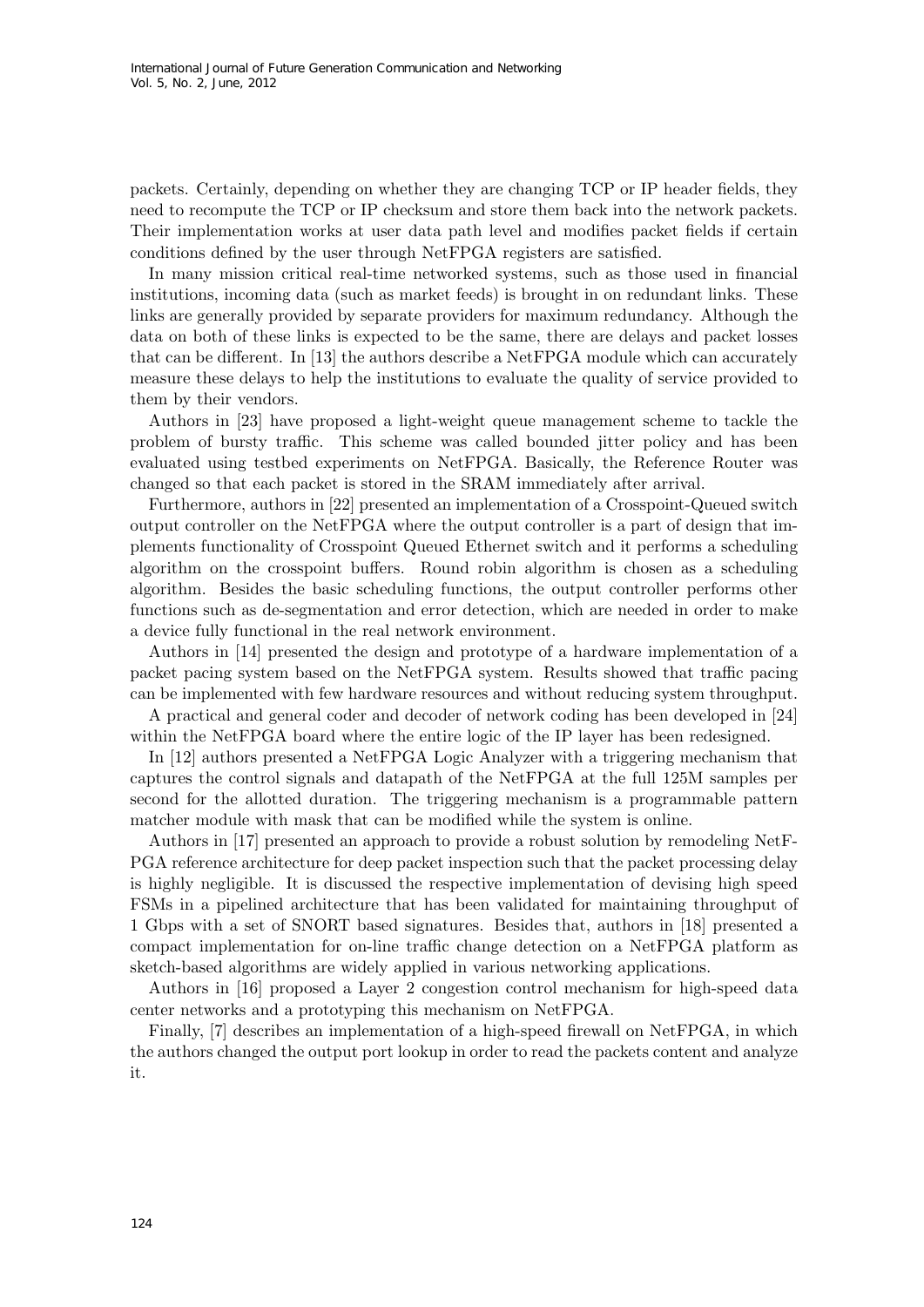## 3: The proposed architecture

As mentioned above, we have been working within the NetFPGA Reference Router project [3] extending its design. It consists of a set of Verilog modules working in pipeline. The main component is the User Data Path: this module takes its inputs from the the input queues and sends its output to the output  $\alpha$  queues<sup>1</sup>. Its primary function is to elaborate the incoming packets and decide what to route in each of the output port. In order to achieve this, the User Data Path is composed of three main sub-modules:

- 1. the Input Arbiter module, which takes the network packets from the input queues;
- 2. the Output Port Lookup module, which processes the network packets based on the information contained in the routing table;
- 3. the Output Queues module, which routes network packets in the correct output queue, based on the decision of the Output Port Lookup module.



**Figure 1. Architecture pipeline of the extended Reference Router.**

As far as the pipeline is concerned, the network packets are forwarded from module to module according to predefined schedules. Each module performs some tasks on the packets and then forward them during predefined time frames. New modules may be developed and located in the original pipeline. In our work, we have extended the standard Reference Router architecture, including three new hardware modules in order to compute the input and output bit rate and the ewma bit rate. Moreover, we have improved and generalized

<sup>&</sup>lt;sup>1</sup> Along this paper we will refer to the input queues as Rx queues and to the output queues as Tx queues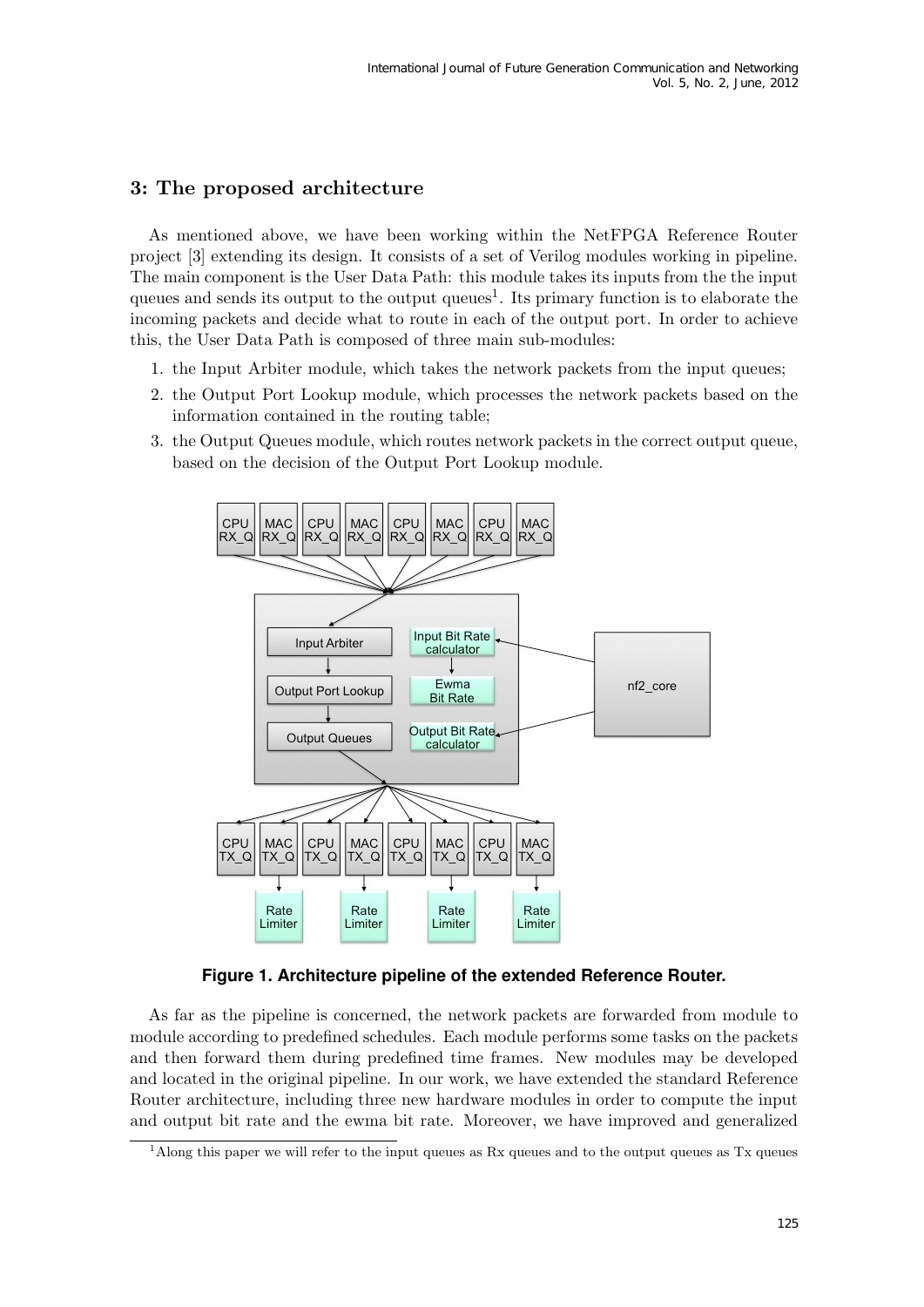an existing module which limits the output bit rate according to user specific values. In particular, we have first analyzed the whole Reference design [5] in order to localize the signals that we were interested for our purposes. Then, we were able to modify the original design in order to feed those signals to the User Data Path module. Then, it was easy to capture these signals from the new developed modules within the User Data Path. Figure 1 shows an architecture of the extended Reference Router. The lighter gray boxes indicate the new modules whereas the dark gray boxes refer to the original design.

Sections 3.1, 3.2, 3.3 and 3.4 describe, respectively, the Input Bit Rate Calculator module, the Output Bit Rate Calculator module, the EWMA Bit Rate Calculator module, and the extended Rate Limiter module.

#### 3.1 Input Bit Rate Calculator

The Input Bit Rate Calculator is a hardware module that provides the input bit rate which is received within the input queues from the Ethernet ports. In particular, this module computes two things:

- 1. the input bit rate in each queue,
- 2. the overall bit rate (summing up the four input bit rates).

The reader notices that information needed to compute the input bit rate is already available within the NetFPGA registers. In particular, the number of bytes received in each input queue is accessible through the MAC GRP i RX QUEUE NUM BYTES PUSHED-REG register (where i ranges in  $\{0, \ldots, 3\}$  as we have four input queues). Each of the four registers contains the progressive number of bytes received in the corresponding input queue. Each register has a fixed dimension of 32 bits: when the value of the register reaches the maximum it restarts from 0. In order to compute the bit rate for the input queue  $i$  we need to read the value of the ith register each time window w and convert the number of received bytes within w in a bit rate value.

The rationale behind this is the following: when the NetFPGA works at 125 MHz, each clock cycle lasts 8 ns. If  $r_{i_1}$  and  $r_{i_2}$  are the two values read from the MAC\_GRP\_i\_RX\_QUE-UE NUM BYTES PUSHED REG register, respectively, before and after  $w$ , the obtained bit rate for the queue  $i$  is equal to:

$$
bitrate_i = (r_{i_2} - r_{i_1}) \cdot \frac{w}{10^9} \cdot \frac{1}{V_{freq}} \tag{1}
$$

where  $V_{freq}$  is equal to 1 if the current clock frequency is 125 MHz and 2 if it is 62.5 MHz (when the NetFPGA works at 62.5 MHz the clock cycle becomes 16 ns). The user notices that the lower  $w$ , the higher the sampling frequency that we can calculate; conversely, the higher w, the lower the resolution. Thus, according to the specific application or domain where our project will be run, it is possible to give higher importance to the sampling frequency rather than the resolution or vice-versa. This is accomplished by properly setting the value of the CYCLE register that we have introduced within the Register System. Table 1 shows the values taken into account for the CYCLE register, the related time  $w$ , and the minimum supported bit rate for each queue that can be captured. Therefore, if our application needs a higher sampling rate then we should use lower values of CYCLE as long as the current bit rate is supported. Thus, if for example the observed bit rate is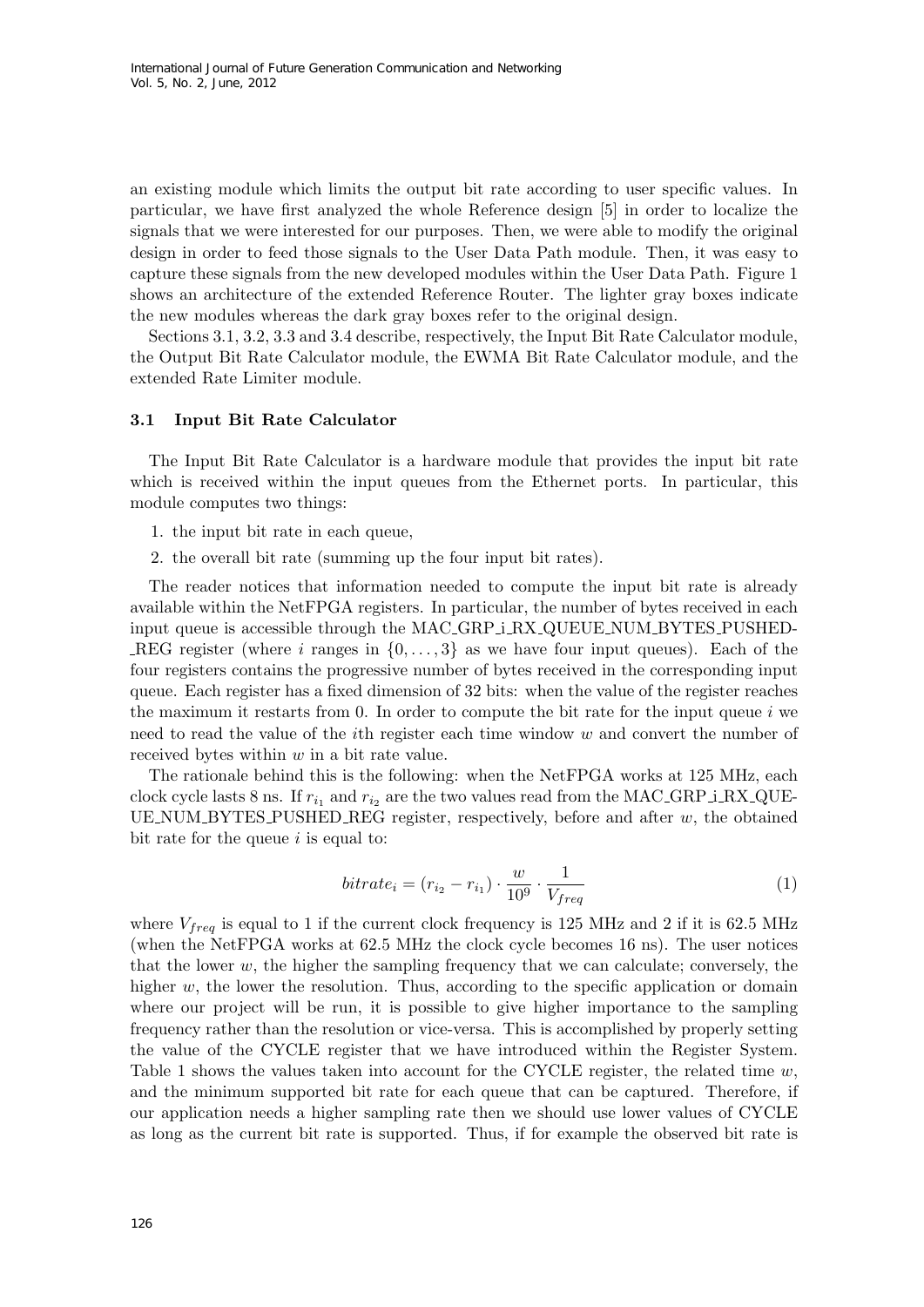| CYCLE register | $\mathbf{w}$ (ns)         | Minimum         |
|----------------|---------------------------|-----------------|
|                |                           | bit rate (kbps) |
|                | $8 \cdot 10$              | 106             |
|                | $8 \cdot 10^{2}$          | $10^{5}$        |
|                | $8 \cdot \overline{10^3}$ | 10 <sup>4</sup> |
|                | $8 \cdot 10^{4}$          | $10^{3}$        |
|                | $8 \cdot 10^{5}$          | 10 <sup>2</sup> |
|                |                           |                 |

| Table 1. Minimum supported bit rate in kbps for each value of the CYCLE register |  |  |
|----------------------------------------------------------------------------------|--|--|
| and corresponding time $w$ .                                                     |  |  |

| Register name | Description                                     |  |
|---------------|-------------------------------------------------|--|
| <b>CYCLE</b>  | Input register containing the                   |  |
|               | time information for sampling                   |  |
| Q0_BITRATE    | Output register containing bit rate for queue 0 |  |
| Q1_BITRATE    | Output register containing bit rate for queue 1 |  |
| Q2_BITRATE    | Output register containing bit rate for queue 2 |  |
| Q3_BITRATE    | Output register containing bit rate for queue 3 |  |
| TOTAL_BITRATE | Output register containing the total bit rate   |  |



lower than 1000 kbps and we want the highest sampling rate able to capture the bit rate, we need to use a value for CYCLE equal to 5.

Besides the CYCLE register, we have defined within the Register System five more registers (Table 2 lists them all) which store the resulting bit rate. In particular, we store the input bit rate of each single queue and the overall input bit rate of the router. Clearly, these registers may be read from any software module.

As far as the existing Verilog modules are concerned, we have slightly changed the  $nf2\_core.v, mac\_grp\_regs.v,$  and  $nf2\_mac\_grp.v$  modules in order to forward the  $reg\_file['\Lambda]$ GRP\_RX\_QUEUE\_NUM\_BYTES\_PUSHED' signal to the User Data Path module. This signal has the same value corresponding to the MAC\_GRP\_i\_RX\_QUEUE\_NUM\_BYTE registers for  $i = \{0, \ldots, 3\}$ . It counts the number of bytes that have been sent into the Rx queues. Within the User Data Path we have defined our Input Bit Rate Calculator which takes as input the signal indicated above.

The bit rate computation takes as input this signal for each queue and it is implemented by the state machine shown in Fig. 2. The state machine initially idles in the Increment state waiting for the amount of cycles corresponding to w (which depends on the CYCLE register value). When  $w$  expires it computes the bit rate for each input queue using Equation (1). The next state is Computation which calculates the overall bit rate. Finally, the last state is  $Update$  which stores in local variables the value of each  $MAC\_GRP \text{-}LRX \text{-}QUE-$ UE NUM BYTES PUSHED REG registers, for  $i = \{0, \ldots, 3\}$ . We let the reader notes that we have distributed the computation along three different states for time constraints purposes.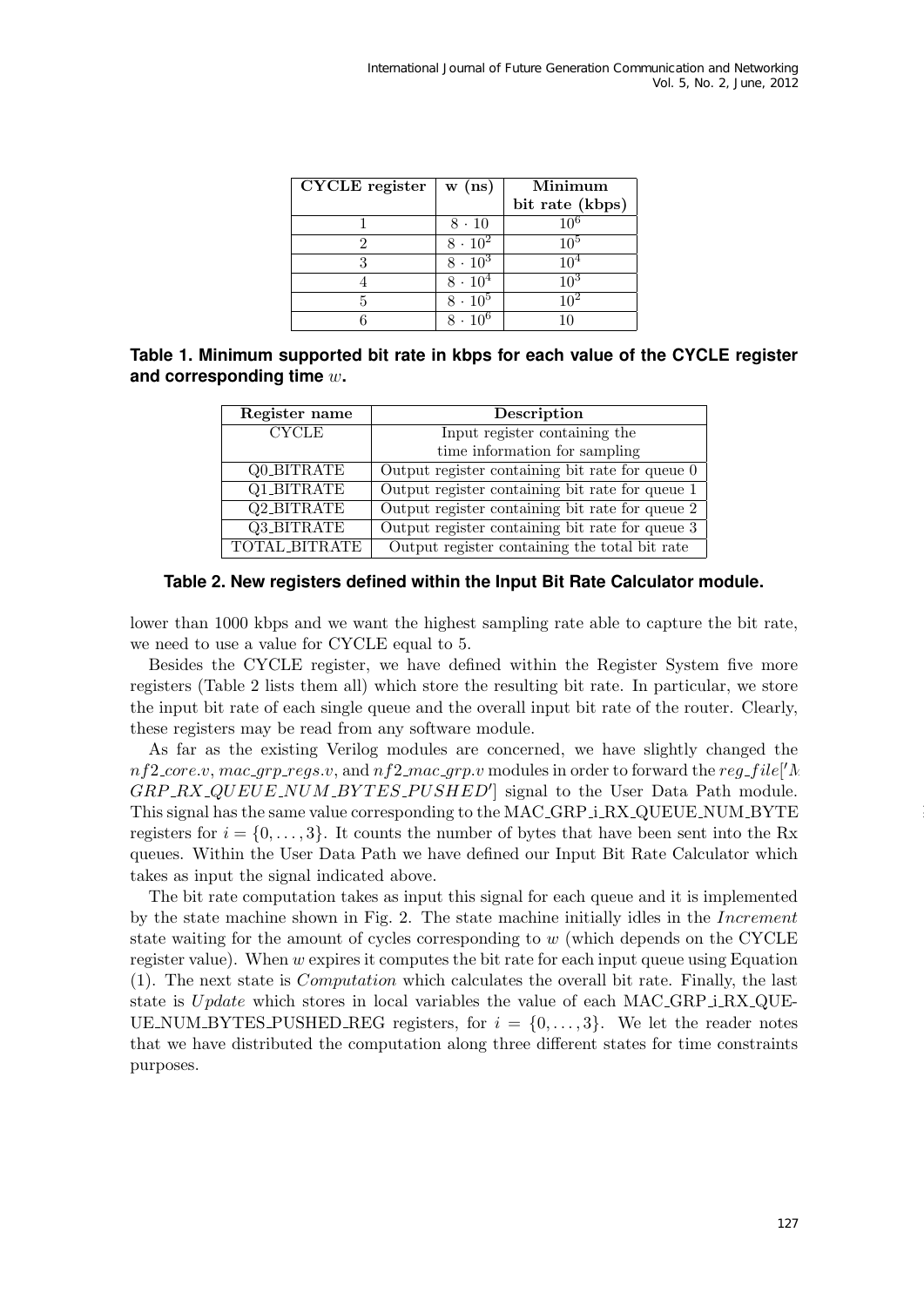

#### **Figure 2. Diagram of state machine for the Input Bit Rate Calculator module.**

#### 3.2 Output Bit Rate Calculator

Similarly to the Input Bit Rate Calculator module, the Output Bitrate Calculator is a hardware module that provides the output bit rate for each Tx queue and the overall output bit rate as well. The same concepts and formulas discussed in Section 3.1 apply even in this case. Moreover, the same number of registers have been defined for the output bit rate and have a similar purpose as the ones in 3.1.

The Output Bit Rate Calculator module receives a signal from each of the MAC output queues. This signal has the same value corresponding to the MAC GRP i TX QUE-UE NUM BYTES PUSHED REG registers for  $i = \{0, \ldots, 3\}$ . It counts the number of bytes that have been sent out of the Tx queues to Ethernet.

We have slightly changed the  $nf2.core.v$ ,  $mac_qrp_{regs.v}$ , and  $nf2.mac_qrp.v$  modules in order to forward the reg\_file<sup>['</sup>MAC\_GRP\_TX\_QUEUE\_NUM\_BYTES\_PUSHED'] signal to the User Data Path module. Therefore, defining the Output Bit Rate Calculator module within the User Data Path allowed us to capture the signals above and process them. Then we have proceeded analogously to Section 3.1 using a similar state machine architecture.

#### 3.3 Bit Rate EWMA Calculator

An exponential moving average (EMA), also known as an exponentially weighted moving average (EWMA), is a type of infinite impulse response filter that applies weighting factors which decrease exponentially. The weighting for each older data point decreases exponentially, never reaching zero. The formula that has been taken into account for the development of an EWMA module of the input bit rate is the following:

$$
ewma\_bit\_rate_n = \alpha \times bit\_rate_n + (1 - \alpha) \times ewma\_bit\_rate_{n-1}
$$
\n(2)

where

• the coefficient  $\alpha$  represents the degree of weighting decrease, a constant smoothing factor between 0 and 1. A higher  $\alpha$  discounts older observations faster;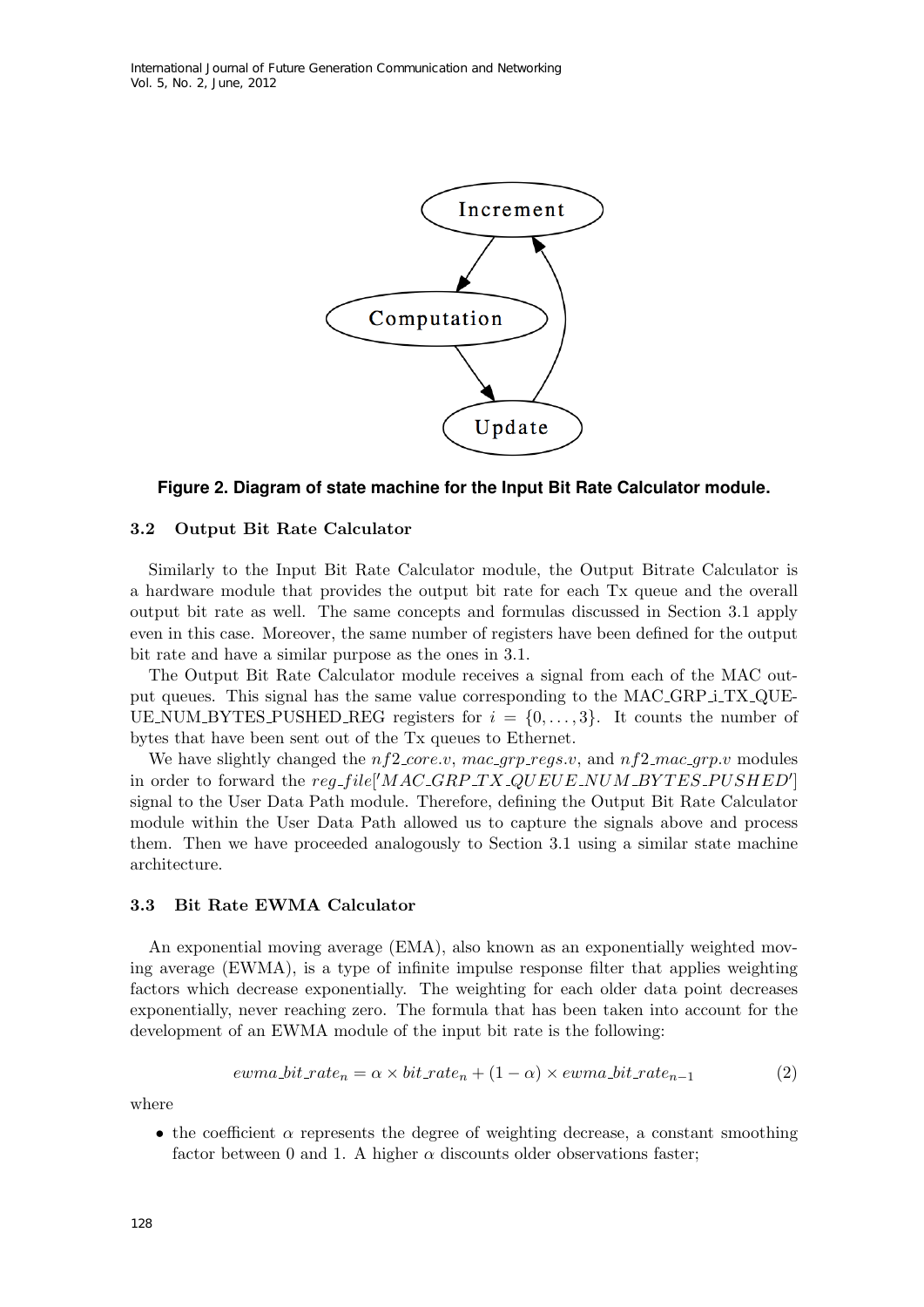| <b>ALPHA</b> register | $\alpha$ | 1- $\alpha$ | operation                                 |
|-----------------------|----------|-------------|-------------------------------------------|
|                       | 1        | 0           | bit rate <sub>n</sub>                     |
|                       | 0.125    | 0.875       | $(bit_rate_n \gg 3) +$                    |
|                       |          |             | $((ewma\_bit\_rate_{n-1} >> 3) \times 7)$ |
| $\mathfrak{D}$        | 0.25     | 0.75        | $(bit_rate_n >> 2) +$                     |
|                       |          |             | $((ewma\_bit\_rate_{n-1} >> 2) \times 3)$ |
| 3                     | 0.375    | 0.625       | $((bit_rate_n >> 3) \times 3) +$          |
|                       |          |             | $((ewma\_bit\_rate_{n-1} >> 3) \times 5)$ |
| 4                     | 0.5      | 0.5         | $(bit_rate_n >> 1) +$                     |
|                       |          |             | $(ewma_bit_rate_{n-1} >> 1)$              |
| 5                     | 0.625    | 0.375       | $\sqrt{(bitrate_n} >> 3) \times 5$ +      |
|                       |          |             | $((ewma\_bit\_rate_{n-1} >> 3) \times 3)$ |
| 6                     | 0.75     | 0.25        | $((bitrate_n >> 2) \times 3) +$           |
|                       |          |             | $(ewma\_bit\_rate_{n-1} >> 2)$            |
| 7                     | 0.875    | 0.125       | $((\text{bit rate}_n >> 3) \times 7)$ +   |
|                       |          |             | $(ewma\_bit\_rate_{n-1} >> 3)$            |

### **Table 3. Values for the ALPHA register and corresponding operations of the second member of Equation 2.**

- bit rate<sub>n</sub> is the observation (overall bit rate) at a time period n; this value is forwarded by the Input Bit Rate Calculator described above;
- ewma\_bit\_rate<sub>n-1</sub> is the value of the EWMA bit rate at a time period  $n-1$ .

We have introduced a new register, called ALPHA, which stores the value for  $\alpha$  chosen by the user. The Bit Rate EWMA Calculator module gets an input signal from the Input Bit Rate Calculator module which corresponds to the overall input bit rate.

As far as the calculation of the Equation 2 is concerned, the reader notices that the  $\alpha$  parameter could get any decimal value in the range [0,1]. Taking into account all the possible values in that range would have meant to complicate a lot the logic and therefore the performances of the module as floating point numbers multiplication is not standard in Verilog and requires very high CPU computational power. For such a reason, we have simplified the EWMA formula of Equation 2 by using right shift and multiplication operators instead of the regular division. On the one hand, proceeding like that, we could consider only a finite number of values for  $\alpha$ ; on the other hand, these values range from 0 to 1 in steps of 0.125 and give enough choice to the user for the EWMA calculation. Table 3 shows the value of the ALPHA register and the corresponding values for  $\alpha$ , 1 –  $\alpha$ , and the Equation 2 with only right shifts and multiplications.

#### 3.4 Extended Rate Limiter

The NetFPGA V2.0 platform contains a rate limiter module for the second MAC Tx queue only. This module allows us to limit the output bit rate of the second MAC Tx queue according to 16 values (from 244 kbps to 1Gbps) written into one ad-hoc hardware register. In particular, within the rate limiter module, eight registers have been introduced (two per each output queue): RATE\_LIMIT\_i\_ENABLE\_REG and RATE\_LIMIT\_i\_SHIFT\_REG for i ranging in  $\{0, \ldots, 3\}$ . The former contains a boolean value indicating that the rate limiter is either enabled or disabled whereas the latter contains a value which limits the corresponding output queue bit rate. We have slightly changed the *rate limiter* v, *rate limiter regs.v* and user  $data$ -path.v files in order to take into account 32768 fine-grained values of the bit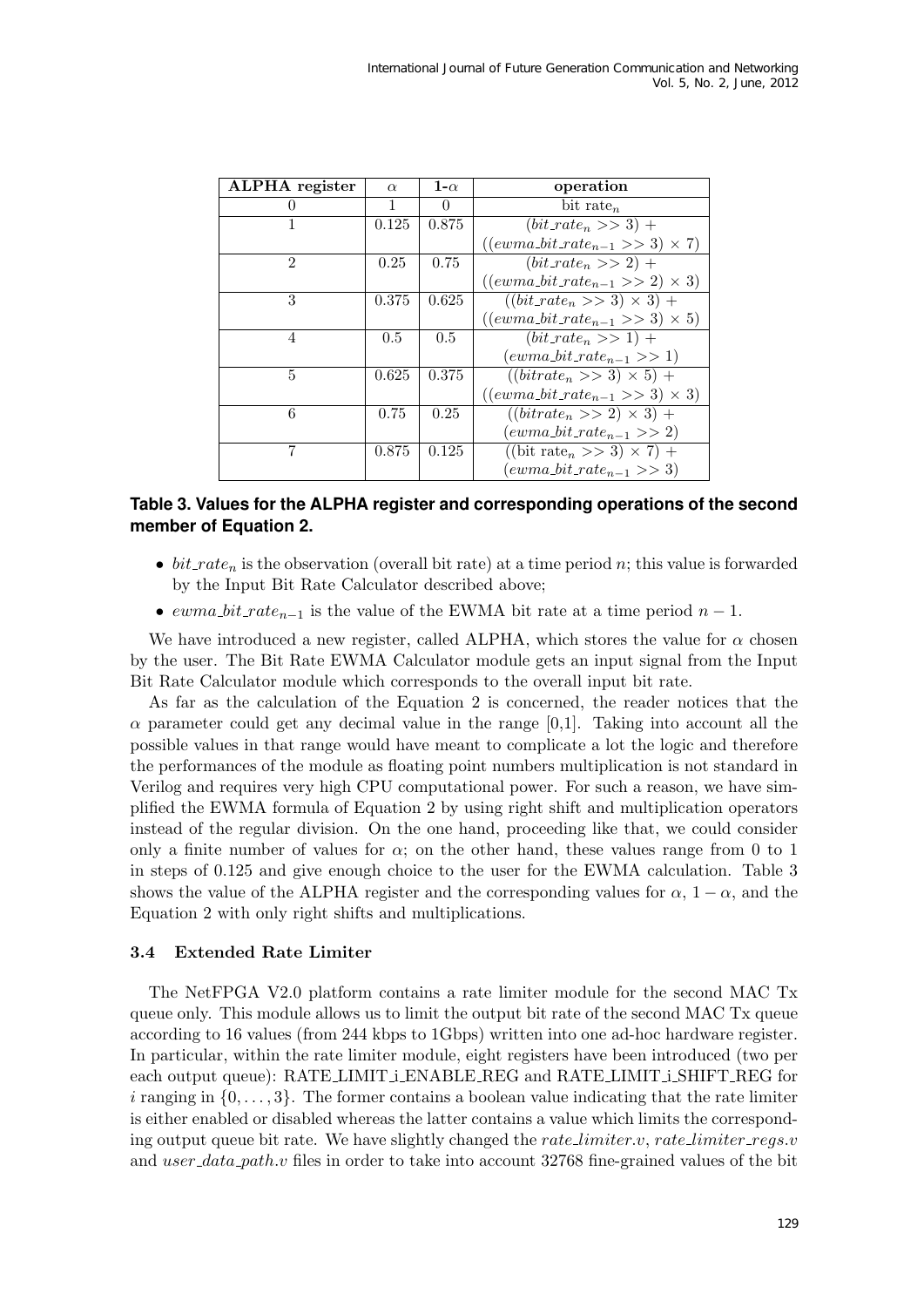rate<sup>2</sup> (and not just 16) and to provide each output queue (not the second queue only) with such a rate limiter functionalities. Of course, we have also changed the java-based graphical user interface released together with the NetFPGA platform in order to take into account the 32768 bit rate levels. This allowed us to limit the output bit rate of each queue and try different settings in order to create the same conditions that occur during a congestion.

### 4: Experimentation

The experimentations we have carried out have been performed using two NetFPGA hosts systems. One of them  $(NetFPGA_{bit\_rate\_calc})$  was loaded with the project we propose in this paper whereas the other (NetFPGA<sub>pkt gen</sub>) was loaded with the Packet Generator project [10]. The packet generator application allows Internet packets to be transmitted at line rate on up to four Gigabit Ethernet ports simultaneously. Data transmitted is specified in a standard PCAP file, transferred to local memory on the NetFPGA card, then sent on the Gigabit links using a precise data rate, inter-packet delay, and number of iterations specified by the user. Figure 3 shows the adopted topology.



**Figure 3. Topology used for the experimentation results. Network packets are** sent from NetFPGA<sub>pkt-gen</sub> to NetFPGA<sub>bit-rate-calc</sub> where they are sent back to **NetFPGA**<sub>pkt-gen</sub>.

The four ports of the two NetFPGA boards were connected each other. Therefore, using the Packet Generator we sent network packets out of the four ports of  $NetFPGA_{pkt\_gen}$  to  $NetFPGA_{bit\_rate\_calc}$ . The packets received within  $NetFPGA_{bit\_rate\_calc}$  were sent back again to NetFPGA<sub>pkt-gen</sub> in order to calculate the output bit rate value from NetFPGA<sub>bit-rate</sub>. In order to send the packets from  $\text{NetFPGA}_{\text{pkt}\_\text{gen}}$  we had to carefully prepare the PCAP files by choosing appropriate IP and MAC addresses, and IP and MAC checksums. Moreover we had to appropriately set the MAC addresses of the Ethernet ports and IP addresses of NetFPGA<sub>pkt-gen</sub>. In NetFPGA<sub>bit-rate-calc</sub> the configuration has been set up running the SCONE<sup>3</sup> software.

Finally, playing with the rate limiter on each of the output queues we could observe the behavior of our developed modules as far as the input bit rate and the output bit rate are concerned. In particular, we have developed a bash script which sends network

<sup>&</sup>lt;sup>2</sup>It was enough to replace within the *rate limiter*. Verilog file a shift operation with a multiplication.

<sup>&</sup>lt;sup>3</sup>The router SCONE is a user level router that performs IPv4 forwarding, handles ARPs and various ICMP messages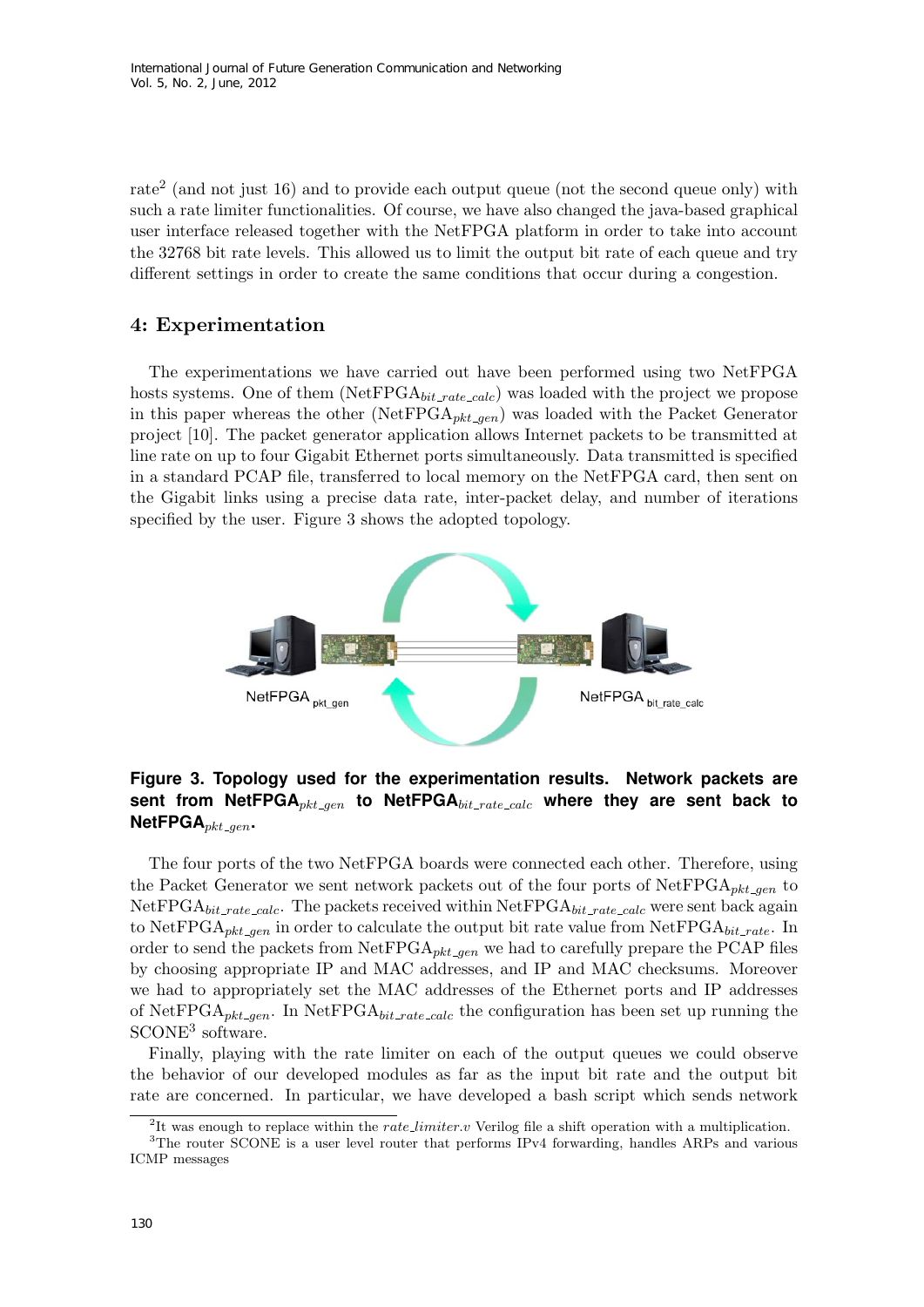packets from NetFPGA<sub>pkt-gen</sub> with an average rate of 2 Gbps; moreover we have written a C program which runs every 1000 ms within the NetFPGA $_{bit_rate\_calc}$  and increases the rate limiter value of each output queue of a fixed amount. Clearly, the input bit rate read using our module had to be equal to that sent out from  $\text{NetFPGA}_{pkt\_gen}$  whereas the output bit rate value was lower according to what we fixed within the rate limiter of each queue. Figure 4 shows how the input and output bit rate values read using our modules changed according to the initial bit rate set within the NetFPGA<sub>pkt gen</sub> and the values in the rate limiter module. At instant 0 the initial bit rate sent out from  $\text{NetFPGA}_{\text{pkt}\_\text{open}}$  was set to about 2 Gbps and the rate limiter of each queue was set to 406.25 Mbps. Then, after each 1000 milliseconds, the rate limiter of each queue was incremented by 15.62 Mbps. After 6000 milliseconds, the rate limiter was set to 500 Mbps. Thus, as within the same interval time the input bit rate reached a value slightly lower than 2 Gbps (the maximum value which could be read by all the output queues each having the current rate limiter set to 500 Mbps), the output queues were able to read the entire bit rate; therefore the two curves in the figure overlap. The user notices that when the rate limiter value was changed, the time needed to make the change effective was about  $500 \mu s$  which corresponds to 0.5 ms. That explains the vertical lines in the figure.



### **Figure 4. Variations of the output bit rate with respect to the input bit rate according to progressive values of rate limiter for each queue.**

### 5: Device Utilization

The device utilization of the hardware component of our modules is almost identical to that of the Reference Router design and is displayed in Table 4.

### 6: Conclusions and Future Work

Our modules are implemented on the NetFPGA platform and they perform input, output and ewma bit rate computation. We have shown how our modules are effective with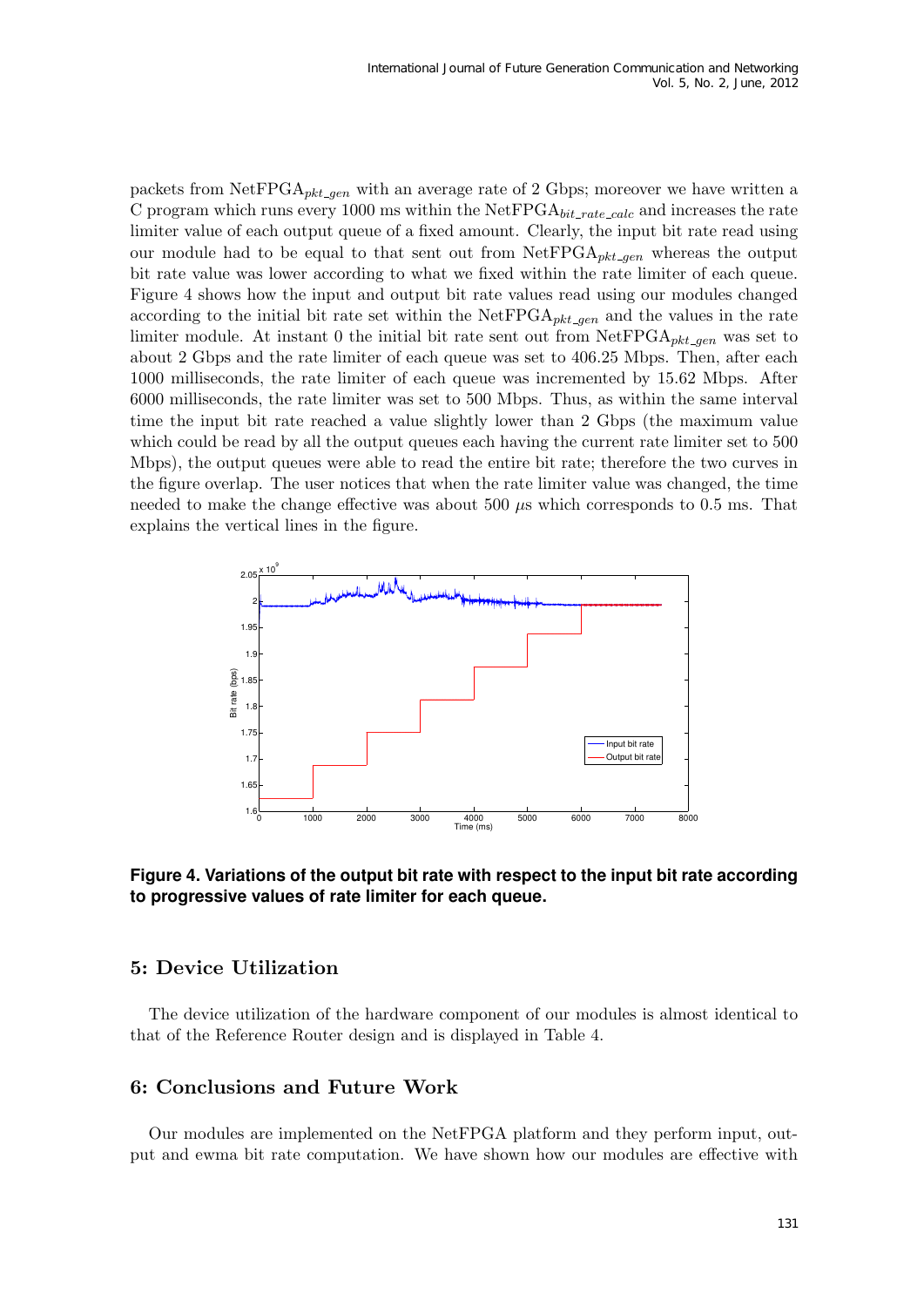| Resources     | XC2VP50            | <b>Utilization</b> |
|---------------|--------------------|--------------------|
|               | <b>Utilization</b> | Percentage         |
| Slices        | 14.160             | 59%                |
| 4-input LUT   | 19.503             | 41%                |
| Flip Flops    | 12.387             | 26%                |
| Block $RAMs$  | 27                 | 11\%               |
| External IOBs | 360                | 52%                |

**Table 4. Device utilization for our modules.**

simple tests. The implementation process of our modules were simplified by the pipelined architecture of the Reference Router. Furthermore, by reusing the Reference Router design, the development time of our modules was greatly reduced as we did not have to start from scratch. Our code has been released, following the guidelines in [9], to the larger community for re-use, feedback, and enhancement. The wiki entry of the project can be seen at [6].

### 7: Acknowledgement

The work described in this paper was performed with the support of the ECONET project (low Energy COnsumption NETworks), funded by the EU through the FP7 call.

### References

- [1] NetFPGA Team. NetFPGA website. http://netfpga.org.
- [2] NetFPGA Projects . http://netfpga.org/ foswiki/bin/view/ NetFPGA/OneGig/ ProjectTable.
- [3] NetFPGA Reference Router project. http://netfpga.org/ foswiki/bin/view/NetFPGA/ OneGig/ReferenceRouterWalkthrough.
- [4] NetFPGA Register System. http://netfpga.org/ foswiki/ bin/view/NetFPGA/ OneGig/RegisterSystem.
- [5] NetFPGA Walkthrough the Reference Design. http://netfpga.org/ foswiki/bin/view/  $NetFPGA/OneGiq/Guide \#Walk through\_the\_Reference\_Design.$
- [6] NetFPGA Projects . http://netfpga.org/ foswiki/bin/view/ NetFPGA/OneGig/ InputOutputEwmaBitrate.
- [7] Mou-Sen Chen, Ming-Yi Liao, Pang-Wei Tsai, Mon-Yen Luo, Chu-Sing Yang, and C. Eugene Yeh. Using netfpga to offload linux netfilter firewall. In 2nd North American NetFPGA Developers Workshop; Stanford, CA; August 13, 2010.
- [8] Michael Ciesla, Vijay Sivaraman, and A. Seneviratne. Url extraction on the netfpga reference router. Developers Workshop 2009, 2009.
- [9] G. A. Covington, G. Gibb, J. Naous, J. Lockwood, and N. McKeown. Encouraging reusable network hardware design. IEEE International Conference on Microelectronics System Education (MSE), San Francisco, CA, 2009.
- [10] G. Adam Covington, Glenn Gibb, John W. Lockwood, and Nick Mckeown. A packet generator on the netfpga platform. In Proceedings of the 2009 17th IEEE Symposium on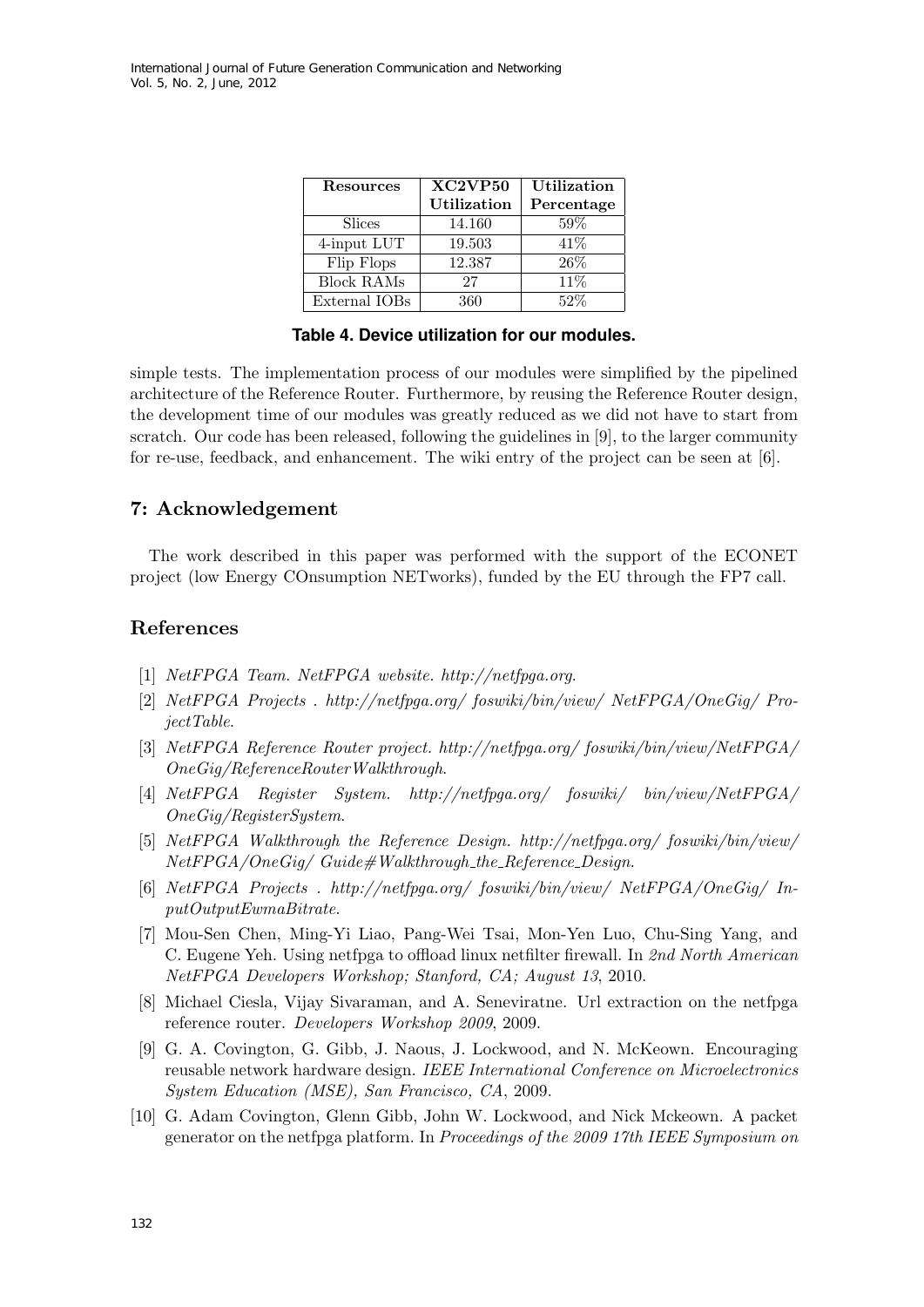Field Programmable Custom Computing Machines, FCCM '09, pages 235–238, Washington, DC, USA, 2009. IEEE Computer Society.

- [11] Glen Gibb, John W. Lockwood, Jad Naous, Paul Hartke, and Nick McKeown. Netfpga. an open platform for teaching how to build gigabit-rate network switches and routers. IEEE Transactions on Education, 2008.
- [12] Andrew Goodney, Shailesh Narayan, Mengchen Wang, Peigen Sun, Vivek Bhandwalkar, and Young H. Cho. Netfpga logic analyzer. In 2nd North American NetFPGA Developers Workshop; Stanford, CA; August 13, 2010.
- [13] Adwait Gupte and John Lockwood. Precise latency comparison module for the netfpga. In 2nd North American NetFPGA Developers Workshop; Stanford, CA; August 13, 2010.
- [14] Y.S. Hanay, A. Dwaraki, and T. Wolf. High-performance implementation of in-network traffic pacing. In High Performance Switching and Routing (HPSR), 2011 IEEE 12th International Conference, pages 9–15, 2011.
- [15] Jinghe Jin, Nazarov Nodir, Chaetae Im, and Seung Yeob Nam. Mitigating http get flooding attacks through modified netfpga reference router. In 1st Asia NetFPGA Developers Workshop; Daejeon, Korea; June 14, 2010.
- [16] Abdul Kabbani and Masato Yasuda. Data center quantized congestion notification (qcn): Implementation and evaluation on netfpga. In 1st Asia NetFPGA Developers Workshop; Daejeon, Korea; June 14, 2010.
- [17] Bokil Kanchan. Remodeling the netfpga architecture for content processing and filtering. In Developers Workshop; Stanford, CA; August 13, 2010.
- [18] Yu-Kuen Lai, Nan-Cheng Wang, Tze-Yu Chou, Chun-Chieh Lee, Theophilus Wellem, and Hargyo Tri Nugroho. Implementing on-line sketch-based change detection on a netfpga platform. In 1st Asia NetFPGA Developers Workshop; Daejeon, Korea; June 14, 2010.
- [19] J.W. Lockwood, N. McKeown, G. Watson, G. Gibb, P. Hartke, J. Naous, R. Raghuraman, and J. Luo. Netfpga - an open platform for gigabit-rate network switching and routing. In In International Conference on Microelectronic Systems Education, 2007.
- [20] Alfio Lombardo, Carla Panarello, Diego Reforgiato, Enrico Santagati, and Giovanni Schembra. A module for packet hijacking in netfpga platform. In Proceedings of the 2011 14th Euromicro Conference on Digital System Design, DSD '11, pages 283–286, Washington, DC, USA, 2011. IEEE Computer Society.
- [21] Alfio Lombardo, Diego Reforgiato, and Giovanni Schembra. An accelerated and energyefficient traffic monitor using the netfpga (abstract only). In *Proceedings of the 19th* ACM/SIGDA international symposium on Field programmable gate arrays, FPGA '11, pages 277–277, New York, NY, USA, 2011. ACM.
- [22] Danilo Misovic, Nikola Ljumovic, Milutin Radonjic, and Igor Radusinovic. Implementation of the crosspoint-queued switch's output controller on the netfpga platform. In Proceedings of ELMAR 2011, ELMAR '11, pages 235–2238, 2011.
- [23] Hamed Tabatabaei and Yashar Ganjali. Preserving pacing in real networks an experimental study using netfpga. In 2nd North American NetFPGA Developers Workshop; Stanford, CA; August 13, 2010.
- [24] Minglong Zhang, Hui Li, Fuxing Chen, Hanxu Hou, Huiyao An, Wei Wang, and Jiaqing